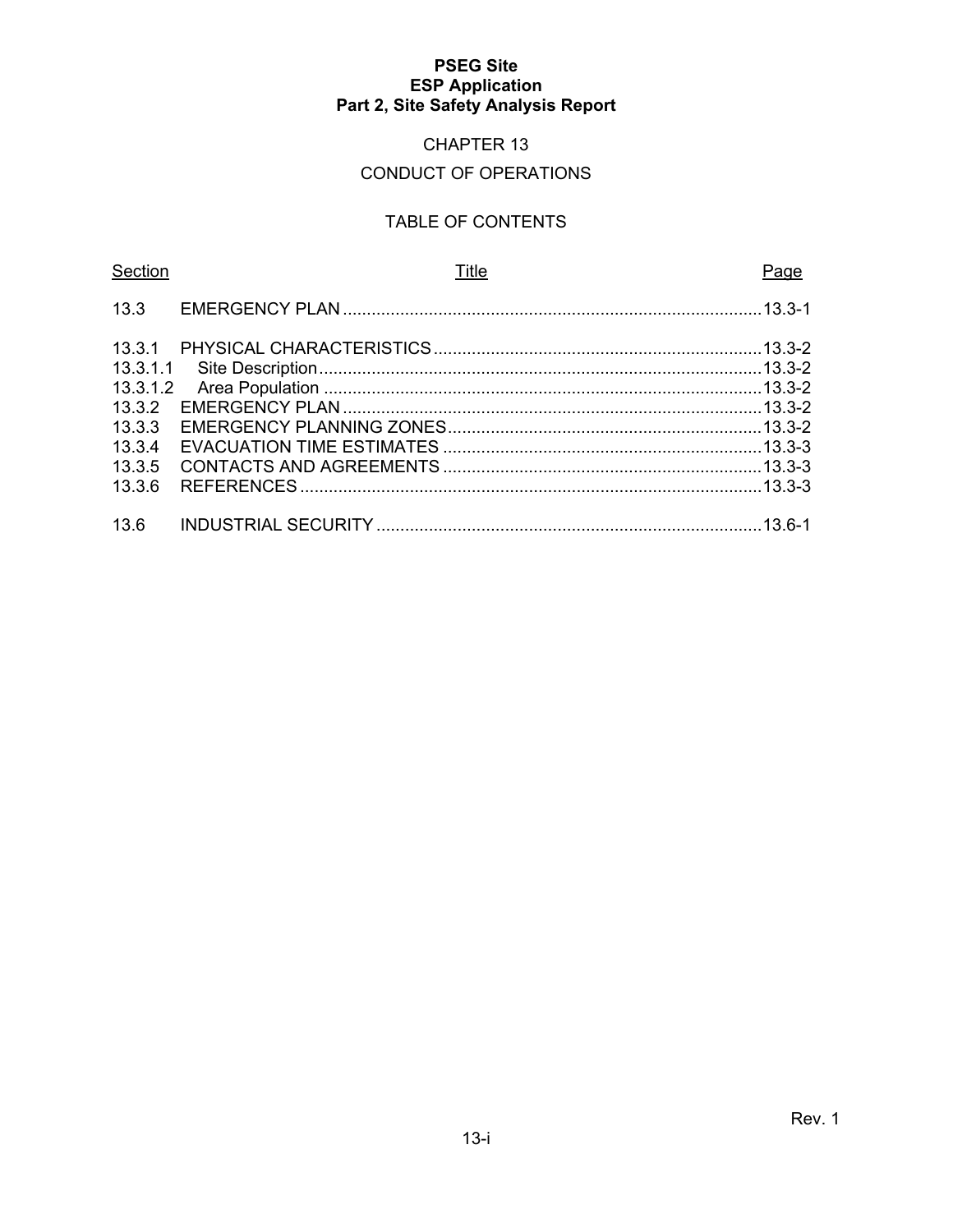# LIST OF TABLES

Number Title

None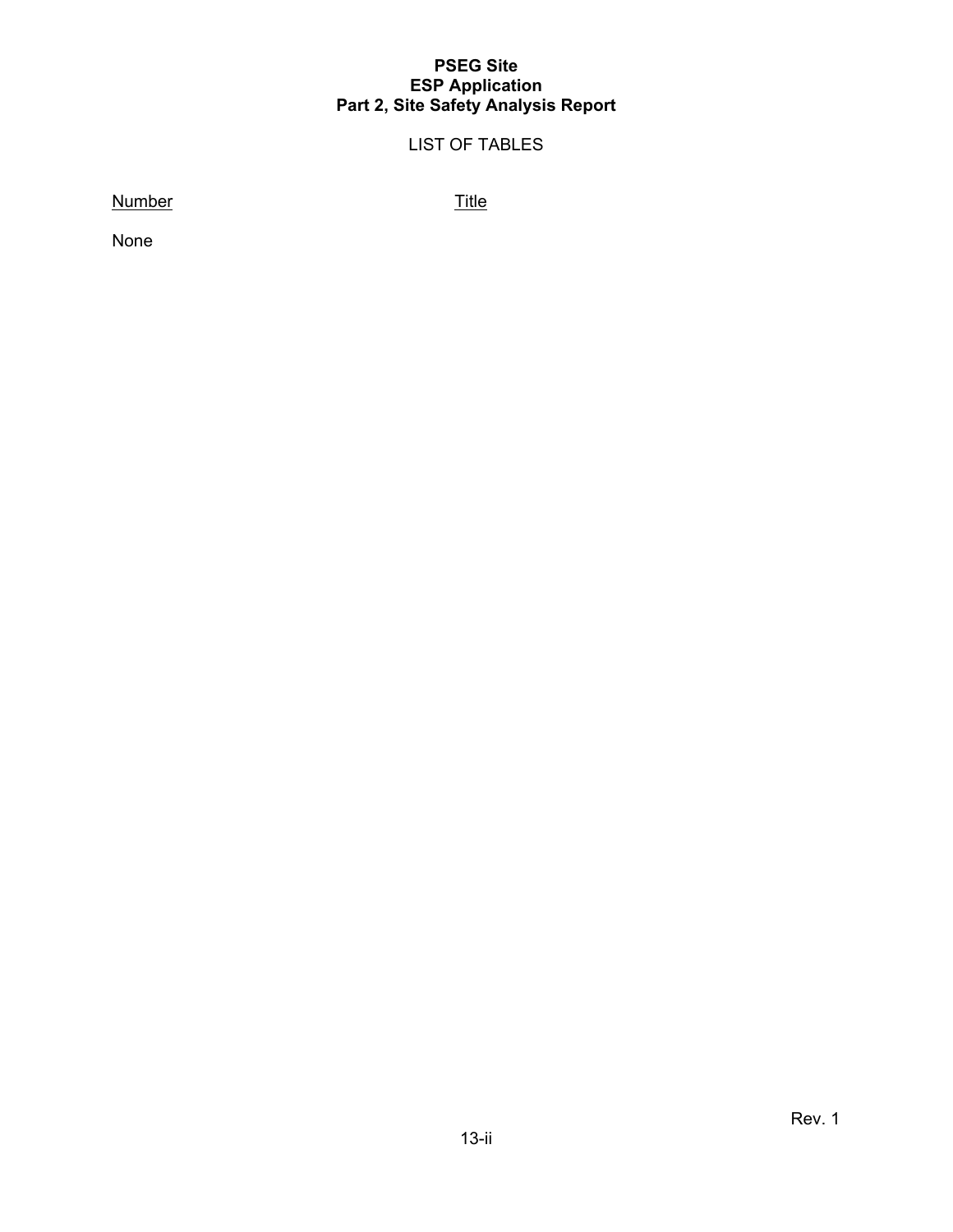# LIST OF FIGURES

Number Title

None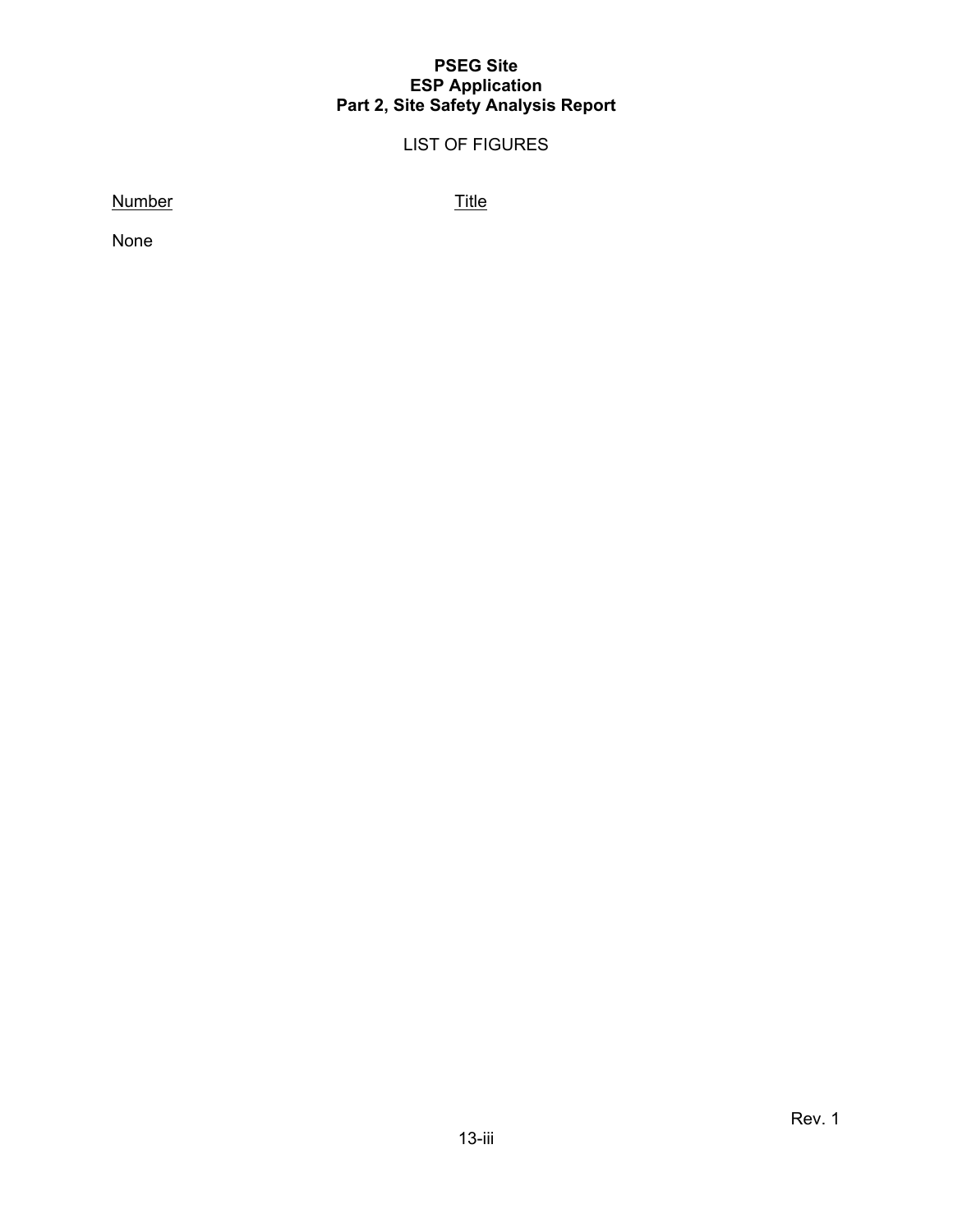# **CHAPTER 13 CONDUCT OF OPERATIONS**

### 13.3 EMERGENCY PLAN

This section, in conjunction with Part 5, Emergency Plan, of the early site permit application (ESPA), describes emergency planning for the addition of a new plant at the PSEG Site. PSEG is submitting a complete and integrated emergency plan for approval by the U.S. Nuclear Regulatory Commission (NRC) in accordance with 10 CFR 52.17(b)(2)(ii). This section contains the information required by 10 CFR 52.17, *Contents of applications; technical information*, or provides a reference to Part 5 of the ESPA for additional information. The Emergency Plan complies with 10 CFR 50.47(b) and 10 CFR 50 Appendix E. The PSEG Site Emergency Plan is based on the existing Salem Generating Station (SGS) and Hope Creek Generating Station (HCGS) Emergency Plan.

PSEG has not selected a reactor technology to be built at the PSEG Site. Therefore, attachments to the Emergency Plan are developed to address information specific to the four (4) proposed technologies

- U.S. Evolutionary Power Reactor (U.S. EPR)
- Advanced Boiling-Water Reactor (ABWR)
- U.S. Advanced Pressurized-Water Reactor (US-APWR)
- Advanced Passive 1000 (AP1000)

The Emergency Plan will be revised following the selection of the reactor technology. At COL, PSEG will update the Emergency Plan to identify the specific monitoring capability for the radiological parameters identified in Regulatory Guide 1.97.

The demonstration of Emergency Plan performance cannot be completed until portions of the facility have been constructed. To support demonstration, Inspections, Tests, Analyses, and Acceptance Criteria (ITAAC) are included as an attachment to the Emergency Plan (Part 5) per 10 CFR 52.17(b)(3).

Certain aspects of the technology-specific Emergency Action Levels (EALs) required by 10 CFR 50.47(b)(4) and 10 CFR 50 Appendix E Section IV.B cannot be completed until actual as-built information is available, and the Technical Specifications are finalized. PSEG will adopt an EAL scheme using the guidance in the NRC approved version of NEI 99-01, Rev. 5 and NEI 07-01, Rev. 0 (for AP1000) at least 180 days prior to initial fuel load of the unit.

NUREG-0654/FEMA-REP-1, *Criteria for Preparation and Evaluation of Radiological Emergency Response Plans and Preparedness in Support of Nuclear Power Plants*, Revision 1, November 1980, Criterion II.B.5 and Table B-1 define augmentation times for the on-site emergency organization of 30 and 60 minutes upon declaration of an emergency. The existing Salem/Hope Creek Nuclear Generating Station's Emergency Plan describes an Emergency Response Organization (ERO) augmentation time of 90 minutes to augment the affected unit on-shift staff upon the declaration of an Alert or higher classification (Emergency Plan Section 3 Table 3-2). The existing on-shift staffing, as augmented by the capabilities for additions in 90 minutes, satisfies the staffing requirements of NUREG-0654, Table B-1. In the Safety Evaluation Report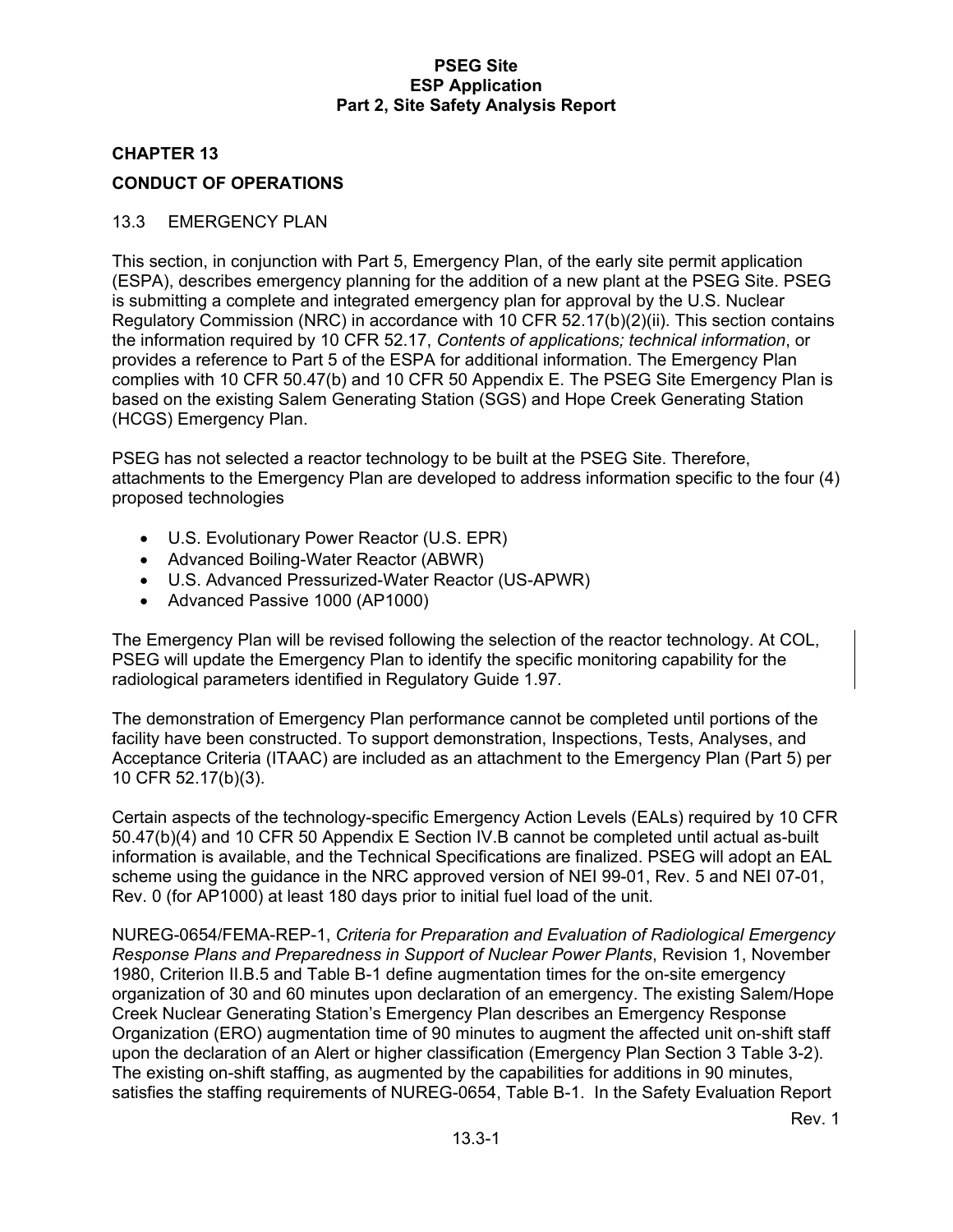(SER) for the revision to the Emergency Plan that approved the on-shift ERO capabilities, as well as the 90 minute augmentation time capabilities, the NRC found that the ERO augmentation (response) time of 90 minutes meets the intent of the NRC-approved Emergency Plan, and continues to meet the standards of 10 CFR 50.47(b) and the requirements of Appendix E to 10 CFR Part 50. The NRC Safety Evaluation Report is dated June 26, 2008 (Reference 13.3-1).

# 13.3.1 PHYSICAL CHARACTERISTICS

#### 13.3.1.1 Site Description

The existing 734 acre PSEG property is located on the southern part of Artificial Island on the east bank of the Delaware River in Lower Alloways Creek Township, Salem County, New Jersey (NJ). PSEG is developing an agreement in principle with the U. S. Army Corps of Engineers (USACE) to acquire an additional 85 acres immediately to the north of HCGS. Therefore, with the land acquisition, the PSEG Site will be 819 acres. The specific timing of land acquisition is not currently known and is subject to further PSEG and USACE actions. However the agreement in principle with the USACE will serve to establish the basis for eventual land acquisition and Exclusion Area Boundary (EAB) control, necessary to support the issuance of a future combined license.

Subsequent to the agreement in principle with the USACE, PSEG will develop a lease agreement for the USACE Confined Disposal Facility (CDF) land to the north of the PSEG Site, depicted on the Site Utilization Plan for the concrete batch plant and temporary construction/laydown use. At the completion of construction, the leased land will be returned to the USACE, subject to any required long-term EAB control conditions.

The PSEG Site lies on the low coastal plain of New Jersey, surrounded by extensive marshlands and meadowlands. The Exclusion Area Boundary (EAB) is shown in Figure 1.2-3. The closest primary public road is NJ Highway 49, and vehicle access to the site is from Alloway Creek Neck Road.

There are no physical characteristics, unique to the PSEG Site, which pose a significant impediment to development of the Emergency Plan. An Evacuation Time Estimate (ETE) Report is provided in Part 5 of the ESPA. The road network is modeled in the ETE and is shown to be robust enough to handle the volume of traffic in the event of an emergency.

# 13.3.1.2 Area Population

The population for each Emergency Response Planning Area (ERPA) is provided in ESPA Part 5, Emergency Plan, Attachment 11, Table 3-1. Additional details are provided in the ETE. The ETE did not identify any impediments to the development of the Emergency Plan.

# 13.3.2 EMERGENCY PLAN

Part 5 of the ESPA contains the complete and integrated Emergency Plan.

# 13.3.3 EMERGENCY PLANNING ZONES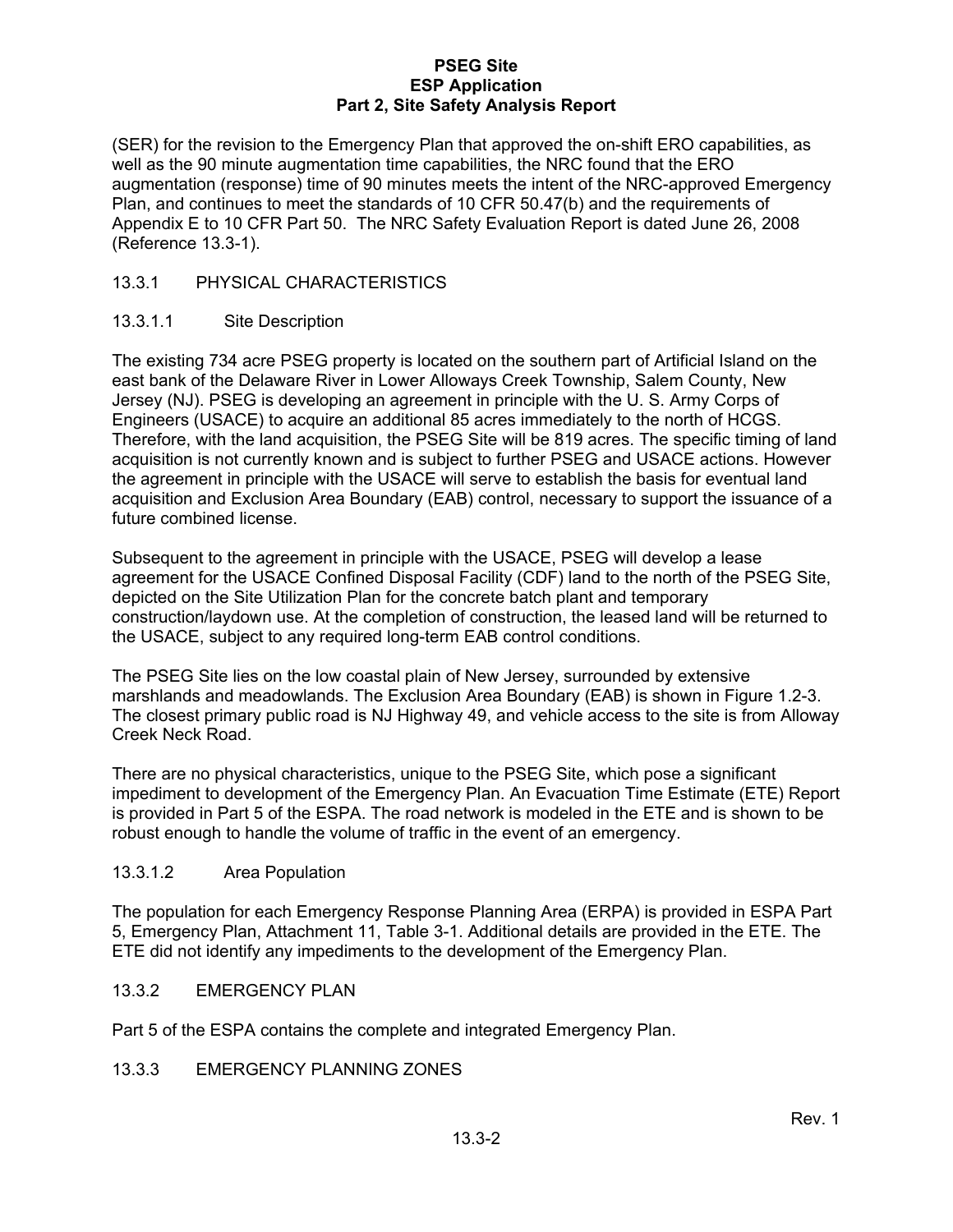The Emergency Planning Zones (EPZs) for the new plant at the PSEG Site are based on the requirements contained in 10 CFR 50 Appendix E. The plume exposure pathway EPZ for the PSEG Site is an area surrounding the plant within a radius of approximately 10 miles. The ingestion exposure pathway EPZ is an area surrounding the plant within a radius of approximately 50 miles. The existing EPZ for the Salem/Hope Creek Nuclear Generating Stations is used for the new plant. The center-point of the EPZ is located at Latitude 39° 27' 50.4" and Longitude 75° 32' 08.7". (Exact boundaries are determined in concurrence with state and county authorities). An illustration of the plume exposure pathway EPZ is provided in Part 5, Emergency Plan, Figure 1-3. The figure includes all areas approximately 10 miles from the PSEG Site, including portions of Salem and Cumberland counties in NJ and New Castle and Kent counties in DE.

# 13.3.4 EVACUATION TIME ESTIMATES

An independent ETE study has been performed to provide estimates of the time required to evacuate resident and transient populations surrounding the PSEG Site for various times of the year under favorable and adverse conditions. The ETE for evacuation of the plume exposure EPZ is summarized in Part 5, Emergency Plan, Attachment 11 and detailed in the ETE report provided in Part 5.

# 13.3.5 CONTACTS AND AGREEMENTS

Surrounding emergency response organizations currently support SGS and HCGS. The addition of a new facility does not change the number of organizations or their level of support. Letters of agreement reflecting contacts and arrangements made with local, State, Federal and other organizations with supporting emergency responsibilities are provided in Part 5, Emergency Plan, Attachment 2.

# 13.3.6 REFERENCES

13.3-1 U. S. Nuclear Regulatory Commission, "Safety Evaluation by the Office of Nuclear Reactor Regulation Related to Emergency Plan Changes for Hope Creek Generating Station and Salem Nuclear Generating Station, Unit Nos. 1 and 2 Docket Nos. 50-354, 50-272 and 50-311," June 26, 2008 (ML081690552).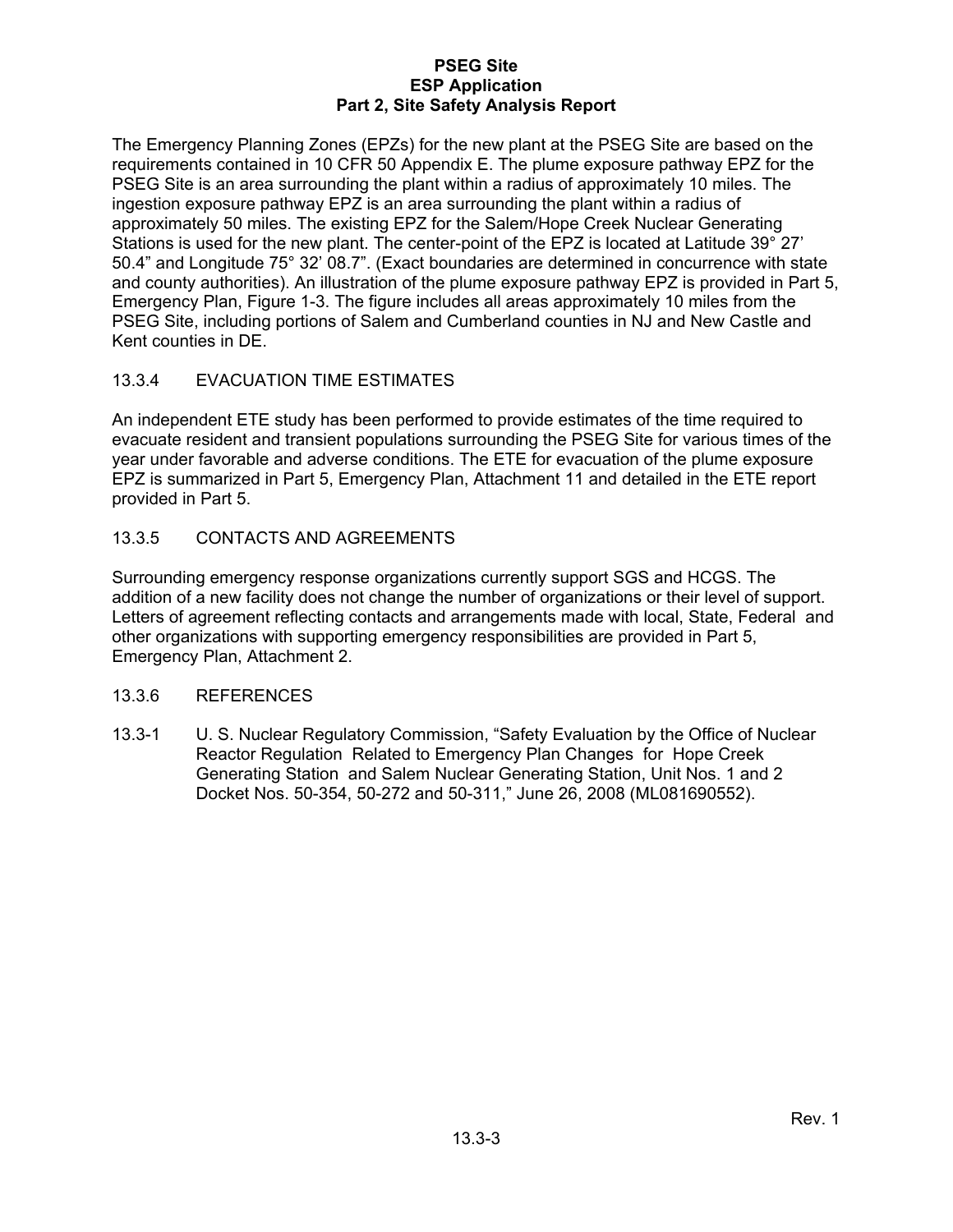#### 13.6 INDUSTRIAL SECURITY

The area to be developed for the new plant at the PSEG Site is located to the north of HCGS. There will be a protected area encompassing the new plant. The physical protection of the new plant, as with the existing units, is based on:

- Controlling access to the PSEG Site and all units
- Screening plant personnel
- Monitoring security equipment
- Designing and arranging station features
- Obtaining assistance from local law enforcement personnel

Prior to taking possession of nuclear fuel at the new plant, a vehicle barrier system will be implemented at the appropriate stand-off distance.

The characteristics of the new plant footprint are such that the requirements of 10 CFR 73.55, *Requirements for physical protection of licensed activities in nuclear power reactors against radiological sabotage*, are met. In addition, PSEG will conform to the applicable industry guidance in the following documents:

- NRC Regulatory Guide 4.7, *General Site Suitability Criteria for Nuclear Stations*, Revision 2, 1998
- NEI 03-12, *Template for Security Plan and Training and Qualification Plan*
- EA-03-086, *Revised Design Basis Threat Orde*r
- 10 CFR 52.17(a)(1)(x)

The PSEG Site is sufficiently large to provide adequate distances between structures and the probable location of the security boundaries. The layout of the PSEG Site is provided in Figure 1.2-3. The PSEG Site is bordered on the west and the south by the Delaware River. There is an approved comprehensive security plan in place for the SGS and HCGS that is in compliance with the post-9/11 NRC Orders. When PSEG proceeds with construction and operation of a new plant, the existing security boundary will be extended to include the new plant. The security plan and defensive strategy will be updated to incorporate the new plant and ensure that the above referenced security requirements are met.

In accordance with 10 CFR 100, *Reactor Site Criteria*, paragraph 21(f), PSEG will ensure that site characteristics are adequate to support security plans and measures. When a reactor technology selection is made and a combined license (COL) application is prepared, the specific design features to assure site security in compliance with 10 CFR 73.55, will be defined. Design features will assure that the existing security spatial distances for SGS and HCGS are met during construction and operation of the new plant. The new plant design will include physical barriers, access requirements, security monitoring equipment and methods to screen station operating personnel, communications, and testing and maintenance.

Based on review of nearby facilities, there are no potential hazards in the vicinity of the PSEG Site. Additional details on site hazards are provided in Section 2.2. The new plant is located at a sufficient distance from HCGS to meet the minimum requirements of Regulatory Guide 4.7,